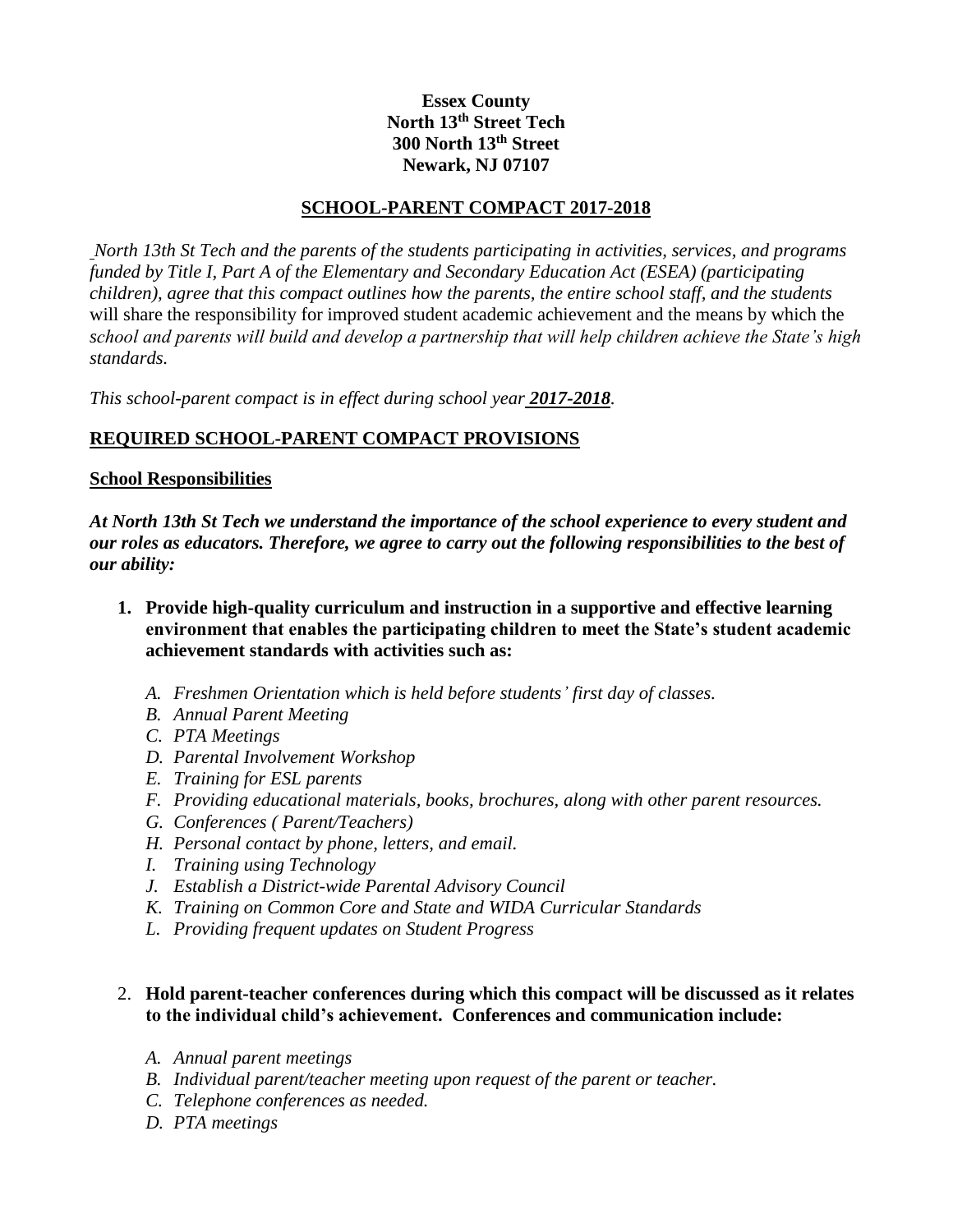- *E. Attendance, Curriculum, Need Assessments discussed in detail at Parental Involvement Workshops.*
- *F. Using the Power School Parent Portal*
- *G. Mailing schedule to all parents of students*
- *H. Providing PTA Monthly Calendar of Events*
- 3. **Provide parents with frequent reports on their children's progress.** Specifically, the school will communicate with parents through the following:
	- *A. Providing reports on Academic Progress*
	- *B. Conducting conferences: in school, by phone, letter, home*
	- *C. District/School Website*
	- *D. Facilitating evening & morning parent meeting (at the request of parent/teacher)*
	- *E. Using Robo Call*
	- *F. Using Power School Parent Portal to access Student Progress*
	- *G. Providing information to ESL parents in a language they can understand*
- 4. **Provide parents reasonable access to staff.** Specifically, staff will be available for consultation with parents.
	- *A. Instructional staff will be available before and after school or by appointment.*
	- *B. Guidance staff will be available for parent conference appointment and walk-in if necessary.*
	- *C. Parent Coordinator will be available for parent appointment or walk-in if available.*
	- *D. Bi-lingual translation will be available*

## 5. **Provide parents opportunities to volunteer and participate in their child's class, and to observe classroom activities.**

- *A. Classroom visitations*
- *B. Grade level parent involvement activities.*
- *C. PTA activities and workshops*
- *D. Students programs and projects*
- *E. Parent Programs and projects*
- *F. Guest Speakers with translation for ESL parents*

#### **Parent Responsibilities**

#### **We, as parents, will support our children's learning in the following ways:**

- *Monitoring attendance.*
- *Making sure that homework is completed.*
- *Monitoring amount of television their children watch*.
- *Volunteering in my child's classroom*.
- *Participating, as appropriate, in decisions relating to my children's education.*
- *Promoting positive use of my child's extracurricular time.*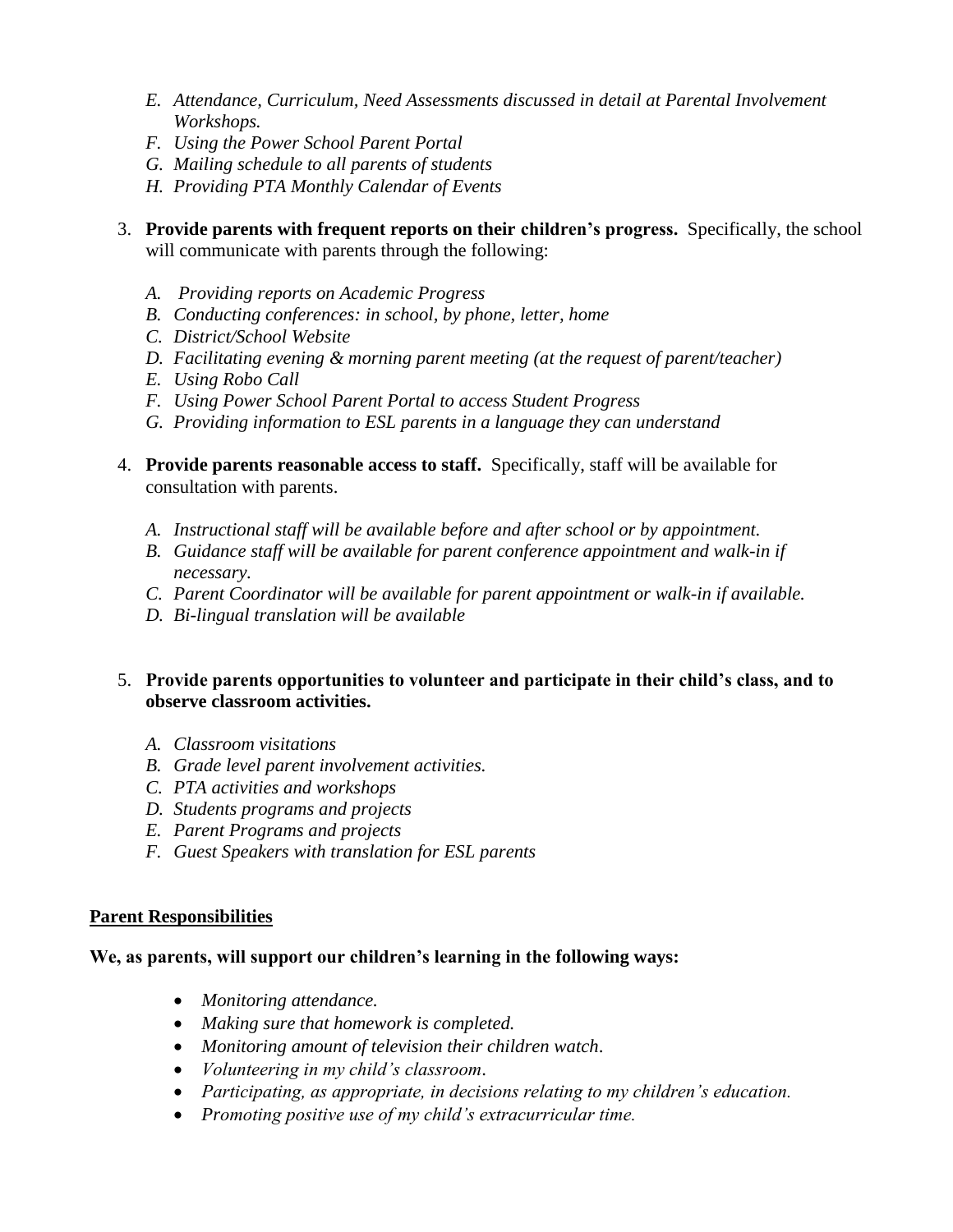- *Staying informed about my child's education and communicating with the school by promptly reading all notices from the school or the school district either received by my child or by mail and responding, as appropriate.*
- *Serving, to the extent possible, on policy advisory groups, such as being the Title I, Part A parent representative on the school's School Improvement Team, the Title I Policy Advisory Committee, the District wide Policy Advisory Council, the State's Committee of Practitioners, the School Support Team or other school advisory or policy groups.*
- *Attending Monthly PTA/PTSA Meetings/Workshops*

**ROCS** 

## **OPTIONAL ADDITIONAL PROVISIONS**

### *Student Responsibilities*

We, as students, will share the responsibility to improve our academic achievement and achieve the State's high standards. Specifically, we will:

- *Do our homework every day and ask for help when we need to.*
- *Read at least 30 minutes every day outside of school time.*
- *Follow all Policies and Procedures as they relate to Anti Bullying Policy, Technology, Classroom, and School Policies.*
- *Follow the Academic Policy and Attendance Policy.*
- *Give to my parents or the adult who is responsible for my welfare all notices and information received by me from my school every day.*

## **Additional Required School Responsibilities**

## The **North 13th St Tech** will:

- 1. Involve parents in the planning, review, and improvement of the school's parental involvement policy, in an organized, ongoing, and timely way.
- 2. Involve parents in the joint development of any school wide program plan, in an organized, ongoing, and timely way.
- 3. Hold an annual meeting to inform parents of the school's participation in Title I, Part A programs, and to explain the Title I, Part A requirements, and the right of parents to be involved in Title I, Part A programs. The school will convene the meeting at a convenient time to parents, and will offer a flexible number of additional parental involvement meetings, such as in the morning or evening, so that as many parents as possible are able to attend. The school will invite to this meeting all parents of children participating in Title I, Part A programs (participating students), and will encourage them to attend.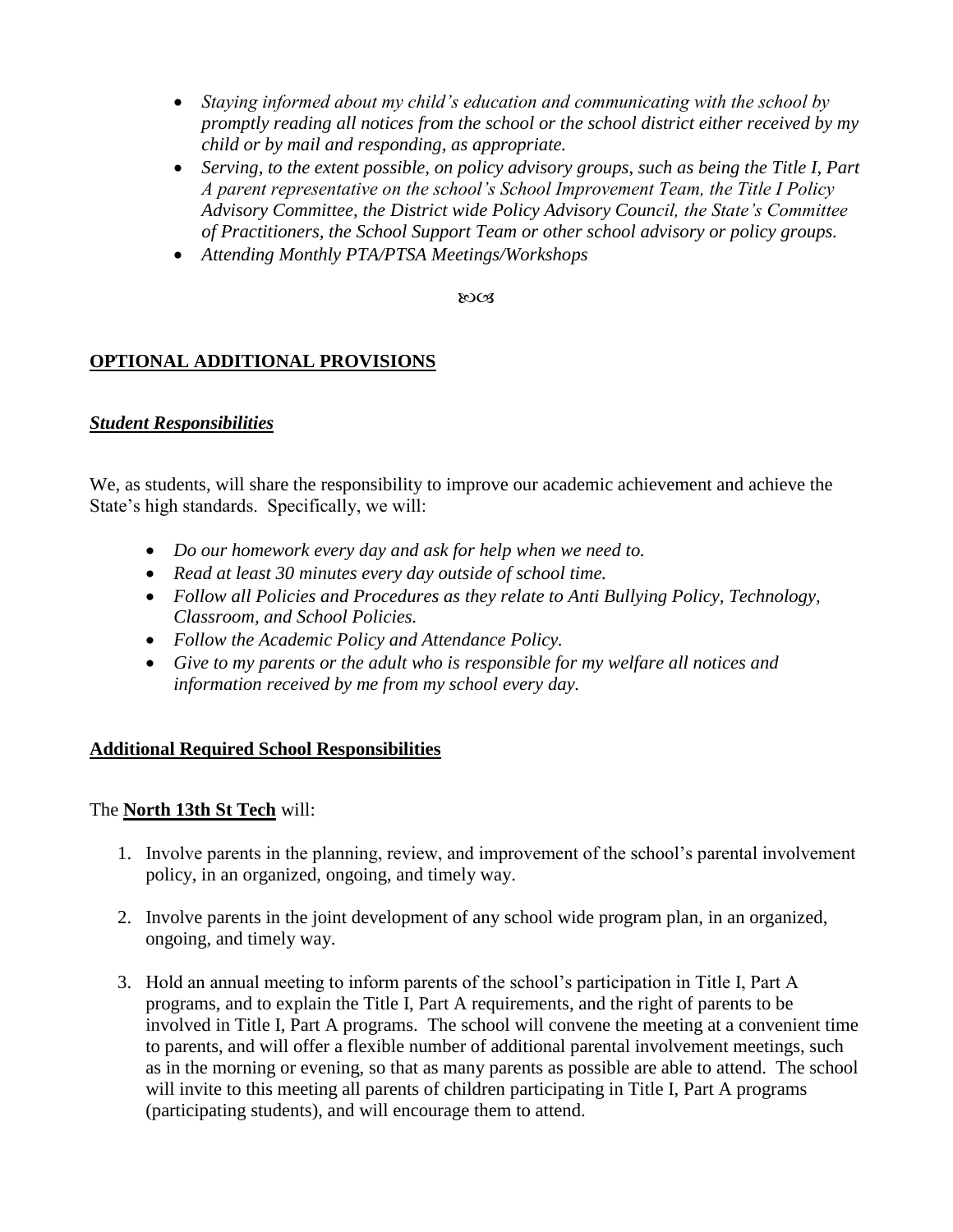- 4. Provide information to parents of participating students in an understandable and uniform format, including alternative formats upon the request of parents with disabilities, and, to the extent practicable, in a language that parents can understand.
- 5. Provide to parents of participating children information in a timely manner about Title I, Part A programs that includes a description and explanation of the school's curriculum, the forms of academic assessment used to measure children's progress, and the proficiency levels students are expected to meet.
- 6. On the request of parents, provide opportunities for regular meetings for parents to formulate suggestions, and to participate, as appropriate, in decisions about the education of their children. The school will respond to any such suggestions as soon as practicably possible.
- 7. Provide to each parent an individual student report about the performance of their child on the State assessment in at least math, language arts and reading.
- 8. Provide each parent timely notice when their child has been assigned or has been taught for four (4) or more consecutive weeks by a teacher who is not highly qualified within the meaning of the term in section 200.56 of the Title I Final Regulations (67 Fed. Reg. 71710, December 2, 2002).

# The **North 13th St Tech** will:

- 1. Involve parents in the planning, review, and improvement of the school's parental involvement policy, in an organized, ongoing, and timely way.
- 2. Involve parents in the joint development of any school wide program plan, in an organized, ongoing, and timely way.
- 3. Hold an annual meeting to inform parents of the school's participation in Title I, Part A programs, and to explain the Title I, Part A requirements, and the right of parents to be involved in Title I, Part A programs. The school will convene the meeting at a convenient time to parents, and will offer a flexible number of additional parental involvement meetings, such as in the morning or evening, so that as many parents as possible are able to attend. The school will invite to this meeting all parents of children participating in Title I, Part A programs (participating students), and will encourage them to attend.
- 4. Provide information to parents of participating students in an understandable and uniform format, including alternative formats upon the request of parents with disabilities, and, to the extent practicable, in a language that parents can understand.
- 5. Provide to parents of participating children information in a timely manner about Title I, Part A programs that includes a description and explanation of the school's curriculum, the forms of academic assessment used to measure children's progress, and the proficiency levels students are expected to meet.